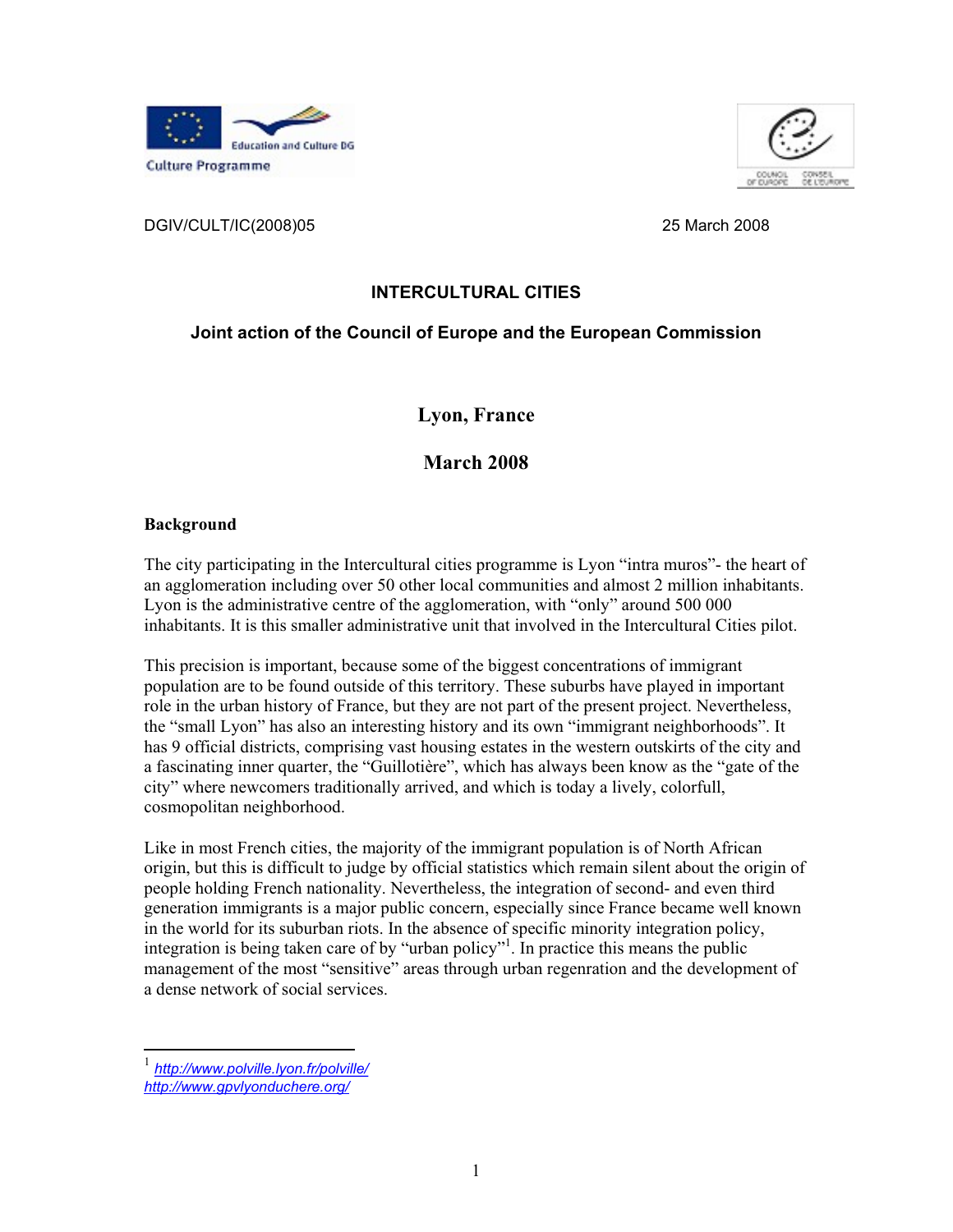In the Duchere neighborhood of Lyon, after several decades spent on dealing with the problem of degrading suburbs, a new policy has been put in place aiming at the partial deconstruction of giant house-blocks and the construction of smaller housing units and public spaces in the hope of attracting middle class families and restauring the social fabric. The policy of "social mixity" is not really a revolution, it has been the target of many initiatives at least since the 70ies. It has always been a failure so far. The novelty of the present approach in Lyon is the dismantling of the large concrete housing estates and the intnetion to re-build the neighbourhoods as a social entities, not as sets of buildings, through the provision of cultural and educational activities<sup>2</sup>. The City Council is very optimistic about the future outcome of the "urban policy" in Lyon. Although it would be exaggerated to say that the urban policy explicitly embraces and

promotes cultural diversity as a resource for the dynamism and growth of the city, it is based on an intercultural approach acknowledge diversity as a fact and managing it through deliberate cultural mixing, in a positive way.

The intercultural outlook can also be found in the candidature of Lyon for the title "European Capital of Culture" in  $2013<sup>3</sup>$  based on the notion of Lyon as a city of confluences – cultural mixes over the centuries – which have created its unique spirit and heritage.

### **Projects and initiatives**

The "Lyon – intercultural city" project benefits from a high-level political support involving several Deputy-Mayors with different areas of responsibility<sup>4</sup>. It has thus been conceived from several Deputy-Mayors with different areas of responsibility<sup>4</sup>. It has thus been conceived from the start as a transversal, interdisciplinary project.

There are very few NGOs in Lyon organised on the basis of a specific ethnic culture. Awal Grand Lyon – Association Berbere is an exception in this respect, carrying out a range of educational and cultural activities promoting Berbere culture but targeting people beyond the Berbere community.

#### **The place of media**

In the framework of a meeting with the press we had the chance to meet with numerous representatives of local media. Most of them represented small, alternative, often web-based structures<sup>5</sup> and confirmed the lack of interest of big Media in intercultural issues. Despite of the lack of resources - which was a general complaint – and the overall<br>concentration of the media in the hands of a few societies, they seam to do an interesting and<br>valuable job. They promise to be a strategic

<sup>2</sup> *http://www.gpvlyonduchere.org/*

<sup>3</sup> *http://www.lyon2013.eu/*

<sup>&</sup>lt;sup>4</sup> Adjoint a la Culture et au Patrimoine, Adjoints aux événements et animations culturelles Adjoint Delegue a la Politque de la Ville et de l'Habitat, Président du GIPIV (Groupe d'initiative pour l'Intégration dans la Ville) <sup>5</sup>

Radio Pluriel, Info Carabien, Cap Canal, Réseau Banlieus d'Europe, Ecomundi Traces etc.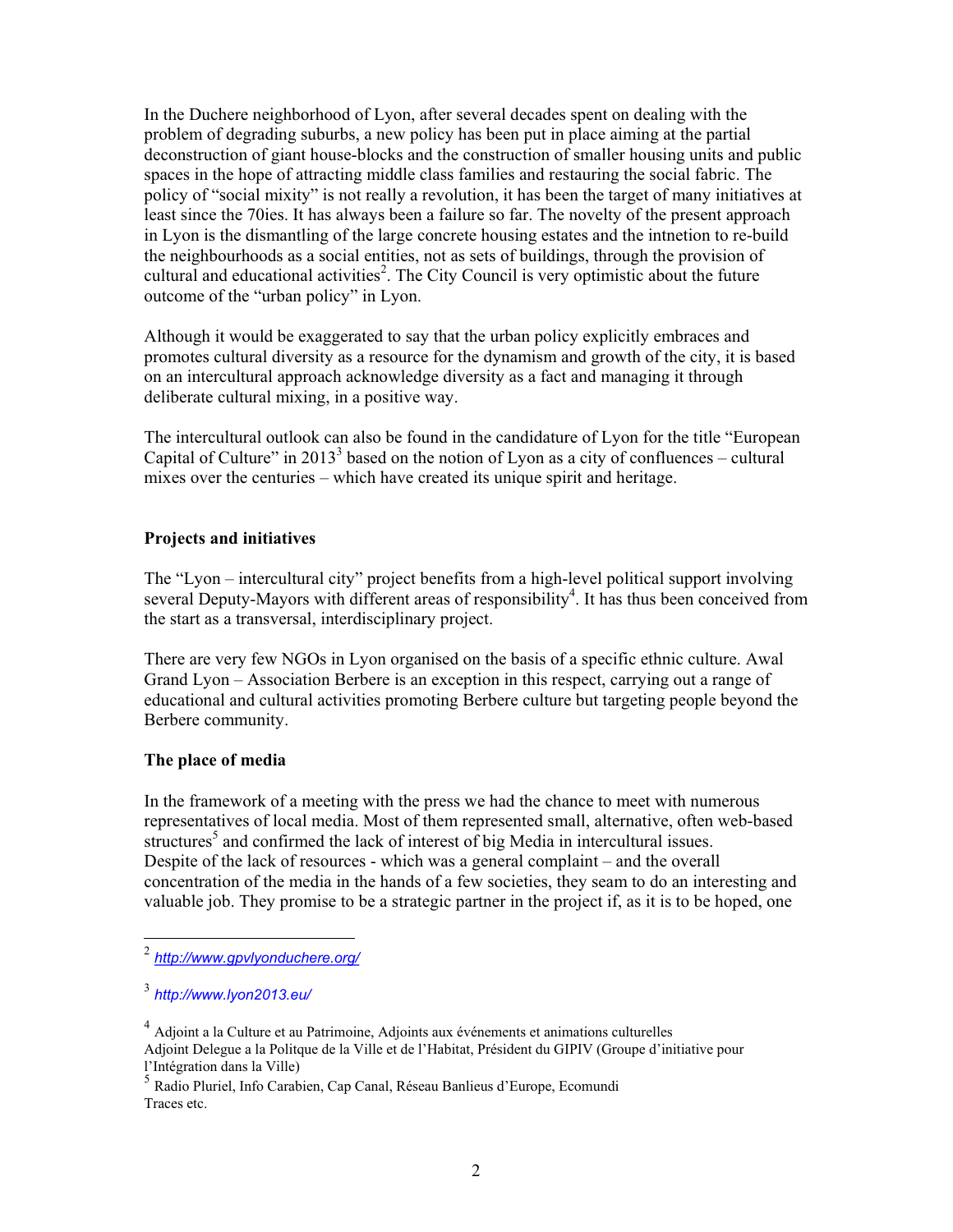of the main axes of work focuses on public perceptions of diversity and the development of an assertive pro-diversity political discourse.

## **The concept of interculturality**

In Lyon there is a tendency – as is often the case – to classify "intercultural" work under the "cultural" heading. This is an ambiguous proceeding, since the term culture covers two realities that are seen still as disti operation Charter"<sup>6</sup> is one such attempt to encourage prestigious cultural institutions such as the Opera, the House of Dance, the Theatre etc. to open up to new art forms inspired by urban subcultures and to reach out to new groups beyond the usual middle class audiences. This approach, which has been active for around two years, has already yielded, albeit slowly, some results.<sup>7</sup>

Another image of intercultural is linked to immigration, a word which clearly evokes social problems today. "Sensitive urban areas" involving ghettoized suburbs, violent youth culture, drug problems, unemployment, and – the latest phenomenon – radicalizing identity claims, mark this side of the picture. Lyon city is not an exception, although it is in a relatively better situation than the Eastern Suburbs where huge housing estates are concentrated. These problems are not denied, nor exaggerated, they are seemingly treated as "normal" elements of reality.

There is an interesting change going on in the political culture, as attested by the transformation of the vocabulary. During many years, the only available word to address cultural diversity was "integration". Today, partly because of a sensible deception with the results of the assimilationist policy, partly because of the pressure of the European Union, diversity, equal chances, and even antidiscrimination have become legitimate elements of the terminology. But the fight against ethnic or racial discrimination is still difficult to imagine in a country where ethnic and racial considerations officially do not exist. And diversity is perceived an interesting new concept, however void of content yet.

# **Strengths**

The principal strength of the project is that it is strongly backed up by the political leadership.<br>The leaders of the city have apparently realized that there is a huge potential there to be<br>exploited and to work on. This "Mission Egalité". Lyon was also the first city to have signed the "Diversity Charter" for non discrimination in employment<sup>8</sup>.

<sup>6</sup> *http://www.polville.lyon.fr/polville/sections/fr/les\_thematiques/culture/la\_charte\_de\_coopera*

<sup>7</sup> *http://www.polville.lyon.fr/polville/sections/fr/les\_thematiques/culture/les\_journees\_nos\_cu/*

<sup>8</sup> *http://www.lyon.fr/vdl/sections/fr/vie\_democratique/promotion\_de\_legali/charte\_de\_la\_diversi*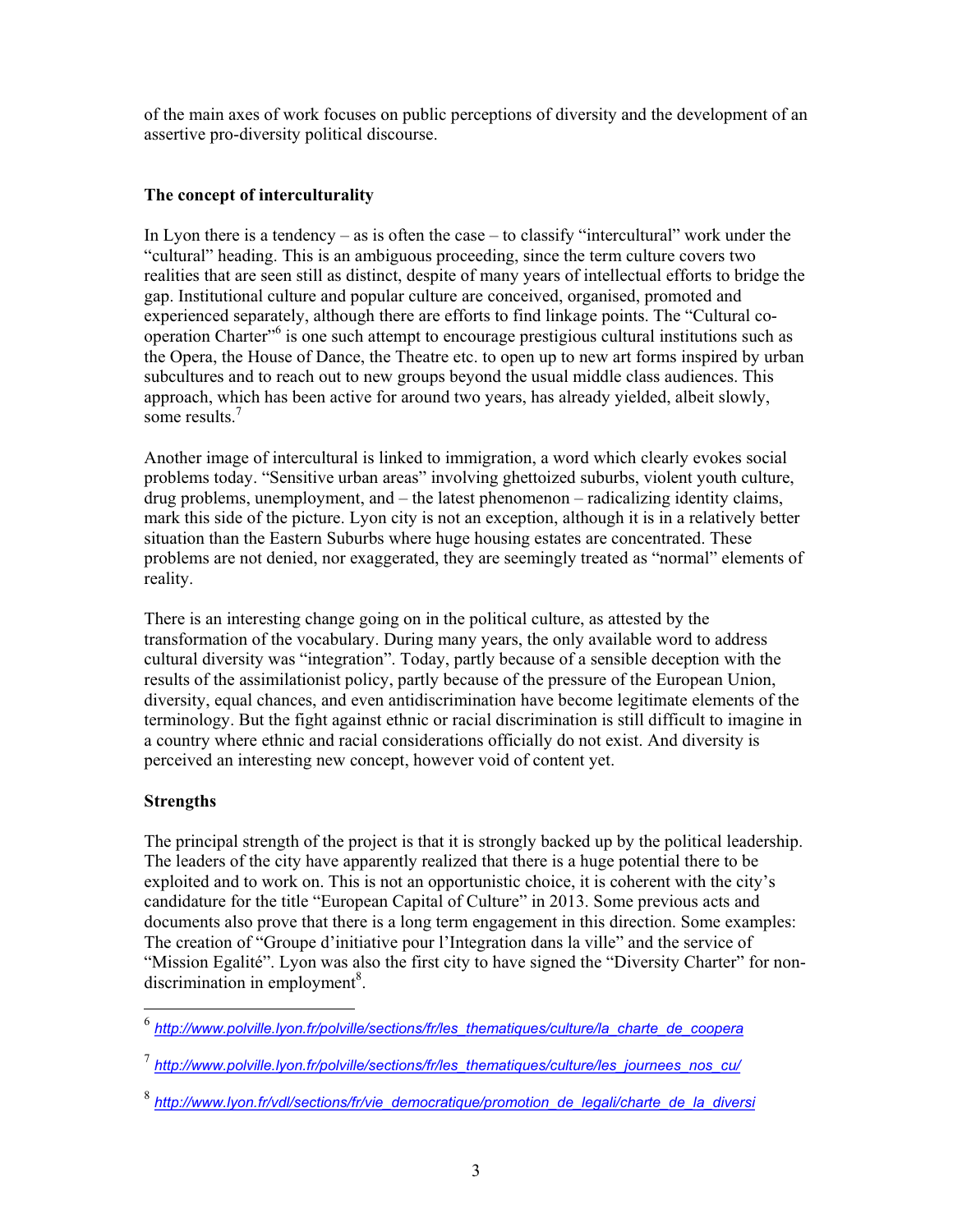There are also promising signs to treat differently the problem of segregation, by re-building the suburbs and dispersing social housing within inner districts.

The city illustrates well the excellent French tradition of centrally organised social services. It has got strong, well organised and competent community services, ready to experiment and to innovate. It can also be assumed that there is a network of local grass-root associations, and it is also possible to build on their initiatives.

### **Weaknesses**

Although poverty and social problems are not predominant – compared to other Western European contexts – it is clear that there is an issue there. Social services give account of growing radicalisation of immigrant youth and it is not certain that this new phenomenon can be fought against with the "old arms". The strategy of trying to solve social problems with recreational activities, have showed its limits in the past, and there is no reason that it proves more efficient in the future.

At the same time officials speak about the gradual pauperisation of the inner districts. While social housing is actively promoted in these districts, more and more people living in privately own flats are obliged to leave their home because they cannot pay the increasing rent. The housing aid has been increased by 20 during the last 7 years. There is a danger that opting on the "intercultural image", rather dull and not diversity related social difficulties will be forgotten, even veiled by big scale cultural projects. This might turn to be particularly counterproductive from the point of view of integration combined with a newly set up anti discrimination agenda.

# **Opportunities and challenges**

The candidature of Lyon for the title "European Capital of Culture" in 2013, the slogan of which "Lyon, land of confluences" proves that the choice of participating in the intercultural city program is not an accident. At the same time, as "intercultural" is easily equated with "cultural" it will demand a special attention and additional political will to transform cultural

politics intercultural – and not the other way round.<br>The many interesting initiatives, programs and missions need clearly be channeled in a<br>transversal "intercultural politics" that could serve for monitoring the transver "intercultural outcomes" of the different projects.

The terminological changes denote a potentially interesting conceptual switch in French<br>integration policy. The introduction of new expressions, like "equal chances" and "diversity"<br>could be an opportunity to refresh minds not be enough. Diversity is still somehow a non issue, accommodating in a difficult way with the French republican tradition which describes the citizen as an abstract individual without gender, age or cultural routes. To change this situation, additional efforts should be made. The diversification of the 7000 City Council employees could be a start.

The intercultural project of Lyon could chose to address some of the economic challenges or opportunities related to diversity. "Place du Pont" and its environments in the Guillotiere district is famous for its "ethnic trade" not only in Lyon but well beyond, linking the city not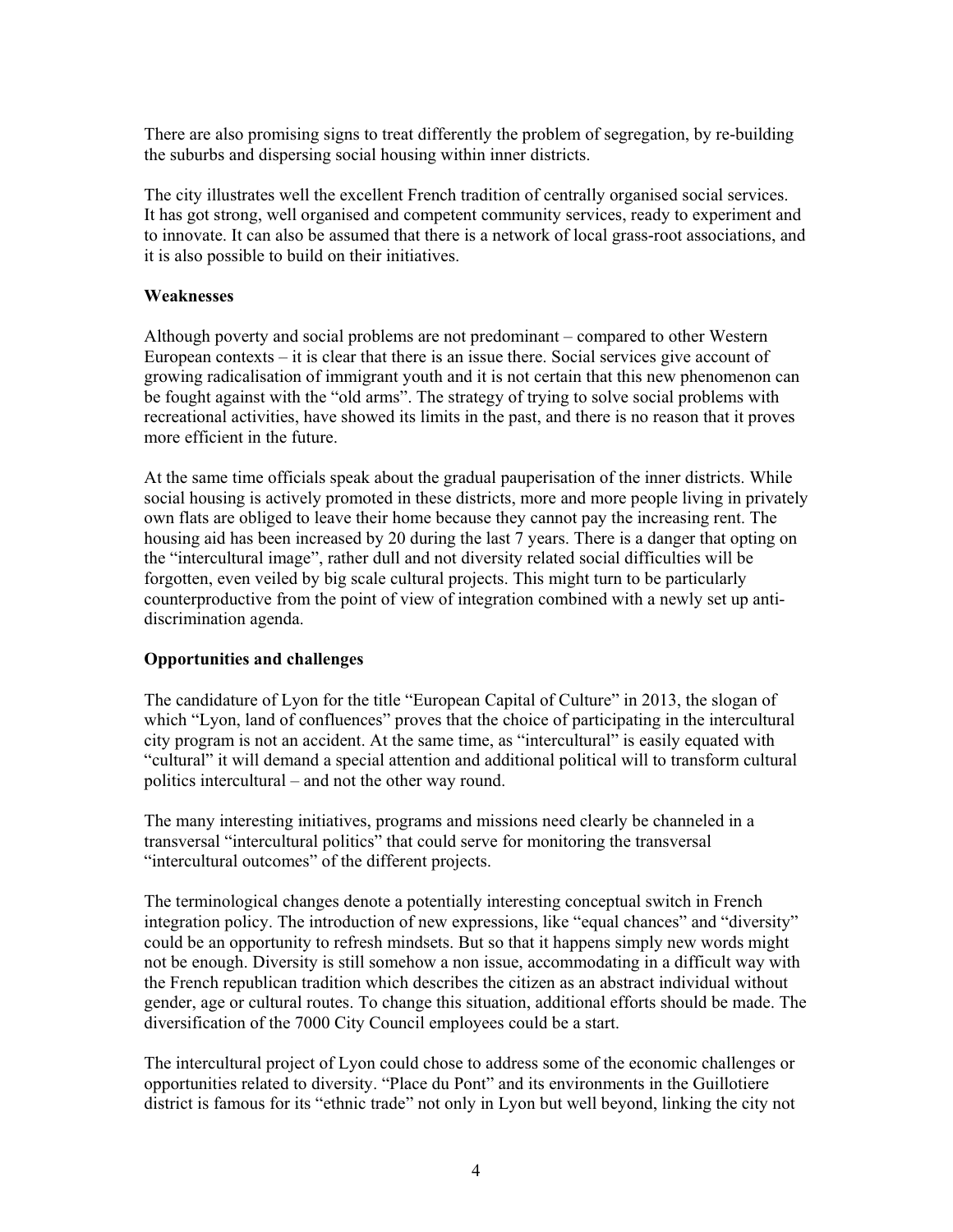only in regional, but also into global business networks. This is certainly a potential, provided there is no ideological reluctance to associate the "commercial" with the "cultural".

Finally, during our visit we heard a lot of interesting examples on new and innovative ways of exploiting the potentials of new and old forms of the media to support the diversity issue. However, we had the impression that journalist and militants of associations working in this domain are feeling pretty much alone in their fight against concentration and purely<br>commercial approach of the media. These organisations could become strategic partners, on<br>the condition that the partnership is real, i.e the city is a big chance to grasp.